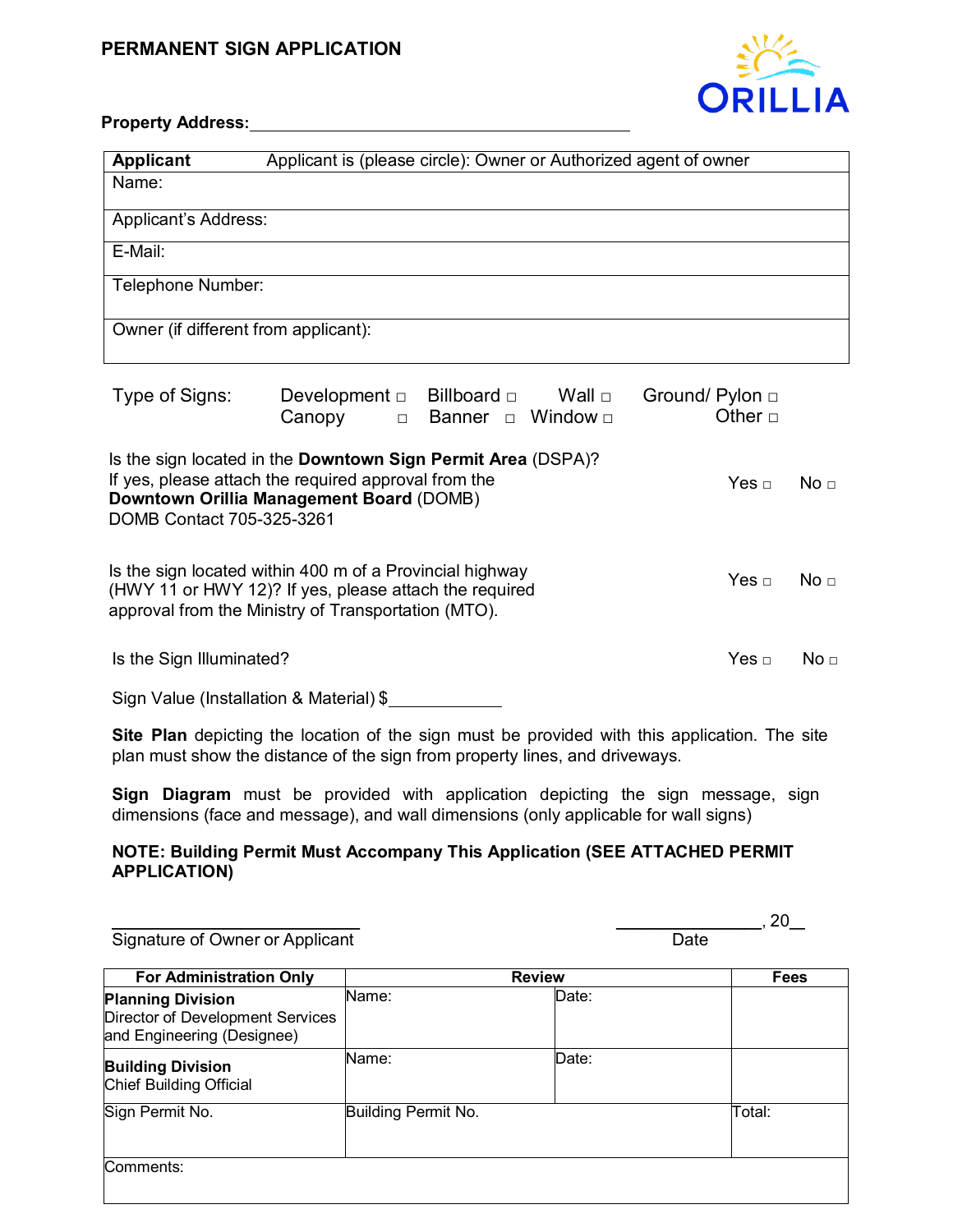## **Site Plan Submission for a Sign Permit: Permanent (Ground, Wall, Billboard)**

A site plan must identify the following:

- 1. Property lines
- 2. Street name (street names if a corner lot)
- 3. Address of property/business
- 4. Location of all signs

Ground sign permit applications must include the following additional information:

- 5. Setbacks (distance in metres) from the proposed ground sign to the:
	- a) Driveway line (minimum of 1.0m is required)
	- b) Side lot line (minimum of 1.5m is required)
	- c) Front lot line (minimum of 1.5m is required)

Note: Setbacks are measured from property lines, not from sidewalks or streets lines.

If any of the above noted information is not provided, the approval of the permit may be delayed.

The following is an example of a Site Plan for a Ground and Wall Sign Permit:

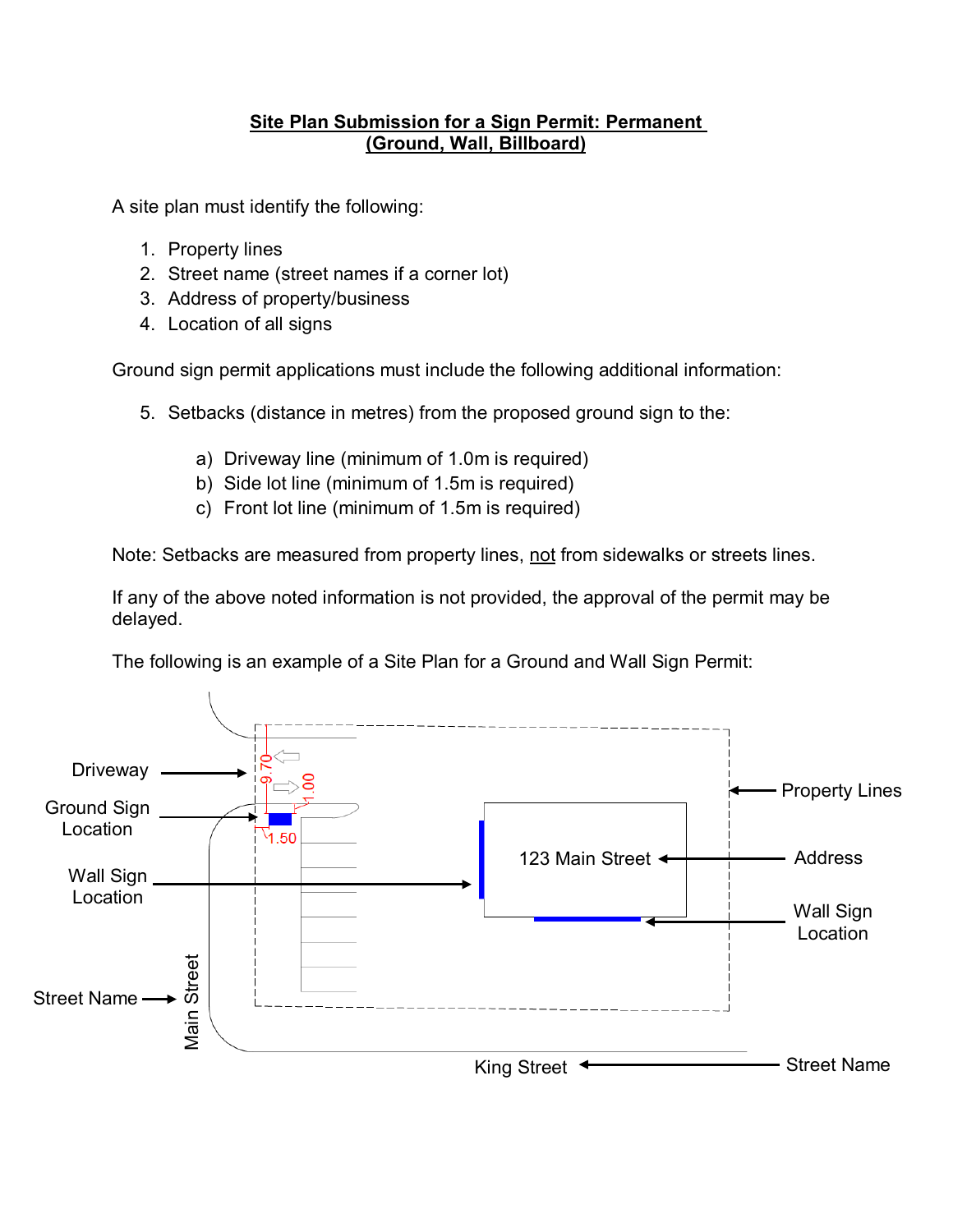## **Sign Diagram**

A sign diagram must include the following information:

- 1. Weight of the sign (lbs. /kg.)
- 2. Dimensions of the sign
- 3. What the sign will say
- 4. How it will be attached to the building or affixed to the ground (drawing details or cross sections required)
- 5. Building height and width
- 6. Sign colours and fonts (if located within the Downtown Sign Permit Area)

Example of a Wall Sign Diagram:



Note: Dimensions are in metres.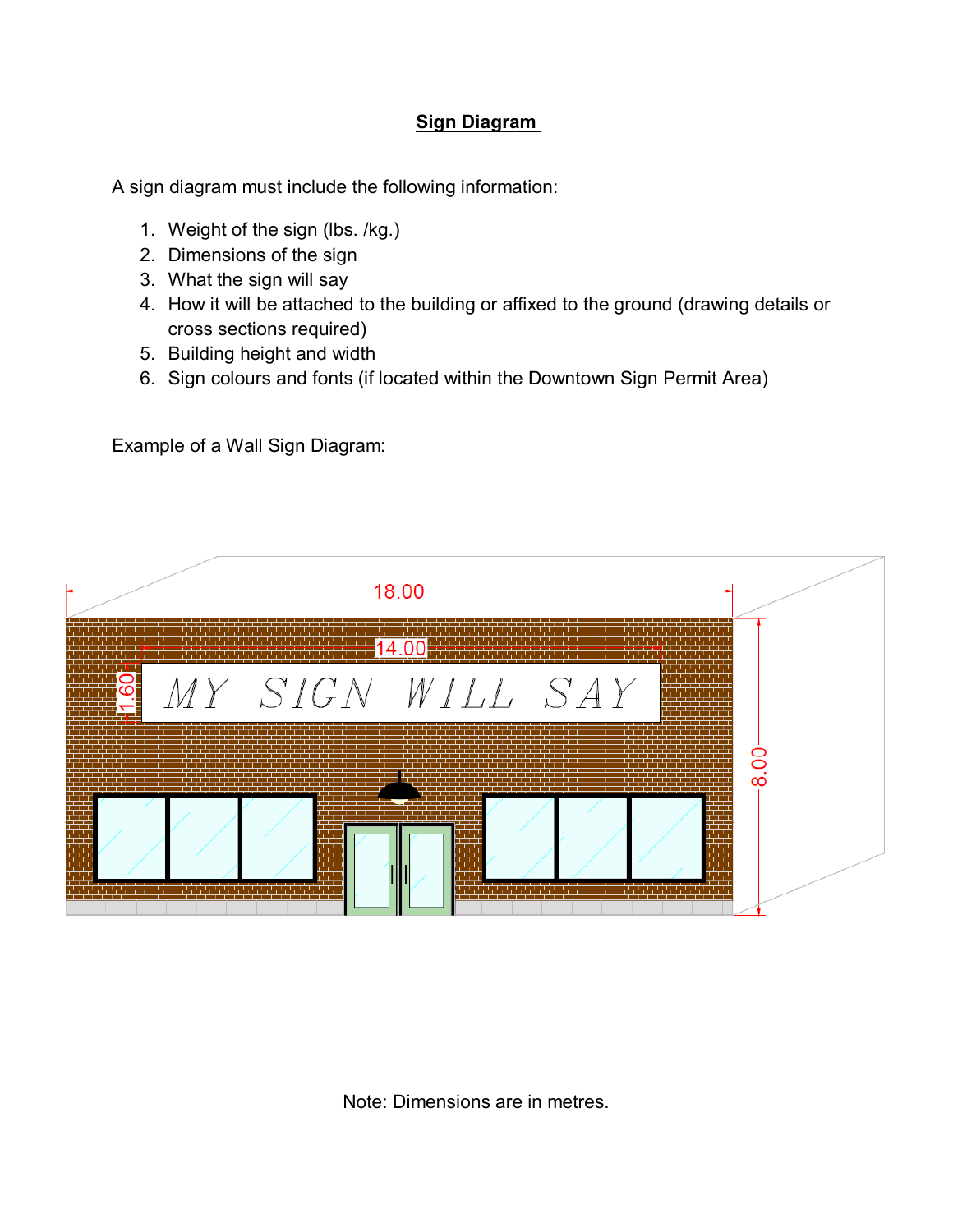Example of a Ground Sign Diagram:



Note: Dimensions are in metres.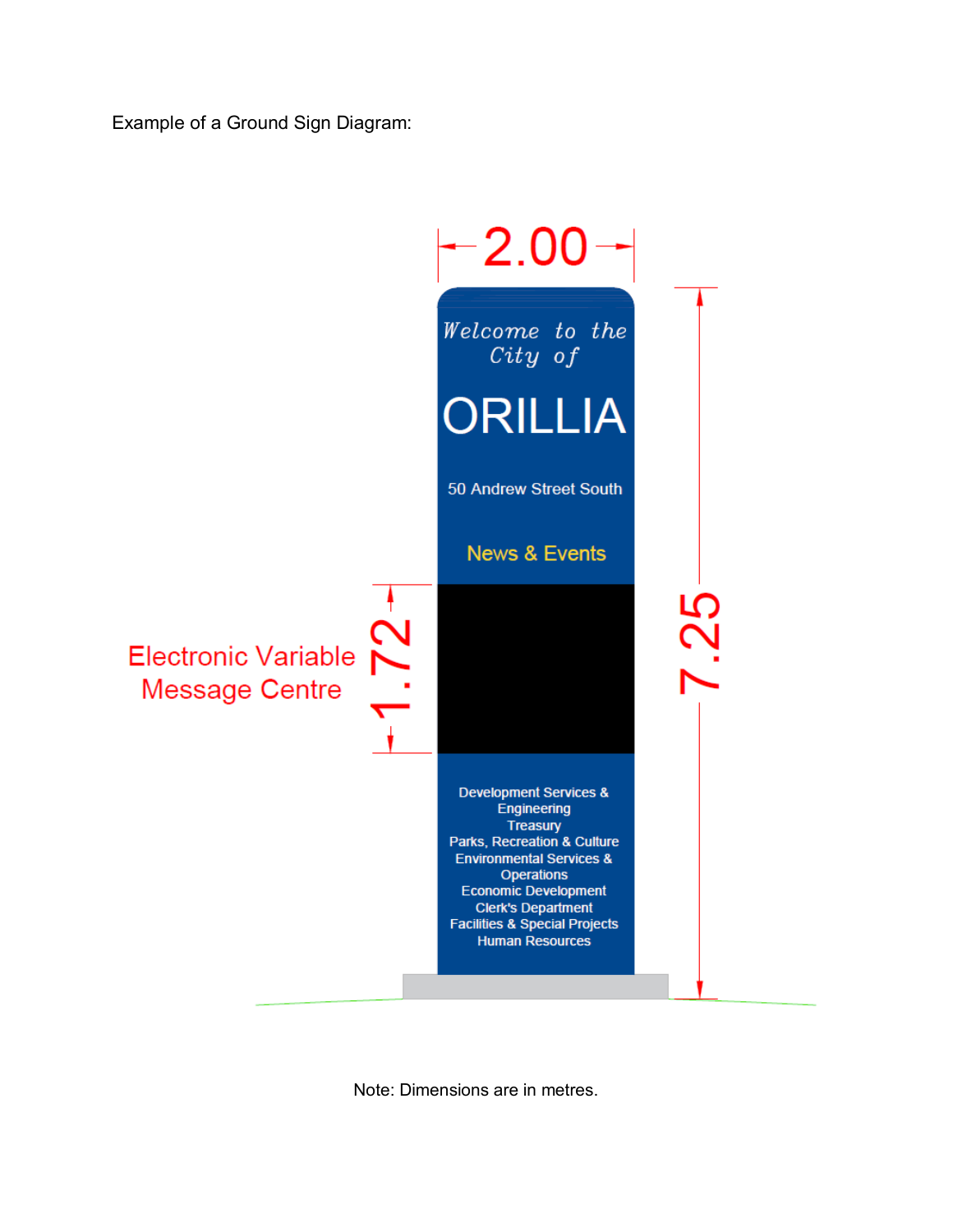# **Application for a Permit to Construct or Demolish P10**

This form is authorized under subsection 8(1.1) of the Building Code Act.

| For use by Principal Authority |                               |  |  |  |
|--------------------------------|-------------------------------|--|--|--|
| Application number:            | Permit number (if different): |  |  |  |
| Date received:                 | Roll number:                  |  |  |  |

# Application submitted to: **CITY OF ORILLIA**

### **50 Andrew Street South, Suite 300, Orillia ON L3V 7T5**

(Name of municipality, upper-tier municipality, board of health or conservation authority)

| A. Project information                                                      |                                  |                         |                                     |               |                                 |
|-----------------------------------------------------------------------------|----------------------------------|-------------------------|-------------------------------------|---------------|---------------------------------|
| Building number, street name                                                |                                  |                         |                                     | Unit number   | Lot/con.                        |
|                                                                             |                                  |                         |                                     |               |                                 |
| Municipality                                                                | Postal code                      |                         | Plan number/other description       |               |                                 |
|                                                                             |                                  |                         |                                     |               |                                 |
| Project value est. \$                                                       |                                  |                         | Area of work $(m^2)$                |               |                                 |
|                                                                             |                                  |                         |                                     |               |                                 |
| B. Purpose of application (Please complete all boxes)                       |                                  |                         |                                     |               |                                 |
| $\Box$<br>Addition to an<br>New construction<br>$\Box$<br>existing building |                                  | $\Box$                  | Alteration/repair<br>$\Box$         | Demolition    | Conditional<br>$\Box$<br>Permit |
| Proposed use of building                                                    |                                  | Current use of building |                                     |               |                                 |
|                                                                             |                                  |                         |                                     |               |                                 |
| Description of proposed work                                                |                                  |                         |                                     |               |                                 |
|                                                                             |                                  |                         |                                     |               |                                 |
|                                                                             |                                  |                         |                                     |               |                                 |
|                                                                             |                                  |                         |                                     |               |                                 |
|                                                                             |                                  |                         |                                     |               |                                 |
| C. Applicant<br>Applicant is:<br>$\Box$                                     | Owner                            | <b>OR</b>               | Authorized agent of owner<br>$\Box$ |               |                                 |
| Last name                                                                   | First name                       |                         | Corporation or partnership          |               |                                 |
|                                                                             |                                  |                         |                                     |               |                                 |
| Street address                                                              |                                  |                         |                                     | Unit number   | Lot/con.                        |
|                                                                             |                                  |                         |                                     |               |                                 |
| Municipality                                                                | Postal code                      |                         | Province                            | E-mail        |                                 |
|                                                                             |                                  |                         |                                     |               |                                 |
| Telephone number<br>$\lambda$                                               | Fax<br>$\mathcal{E}$<br>$\left($ |                         |                                     | Cell number   |                                 |
|                                                                             |                                  |                         |                                     |               |                                 |
| D. Owner (if different from applicant)<br>Last name                         | First name                       |                         |                                     |               |                                 |
|                                                                             |                                  |                         | Corporation or partnership          |               |                                 |
|                                                                             |                                  |                         |                                     |               |                                 |
| Street address                                                              |                                  |                         |                                     | Unit number   | Lot/con.                        |
|                                                                             | Postal code                      |                         | Province                            | E-mail        |                                 |
| Municipality                                                                |                                  |                         |                                     |               |                                 |
| Telephone number                                                            | Fax                              |                         |                                     | Cell number   |                                 |
| $\lambda$                                                                   | $\mathcal{E}$                    |                         |                                     | $\mathcal{E}$ |                                 |
|                                                                             |                                  |                         |                                     |               |                                 |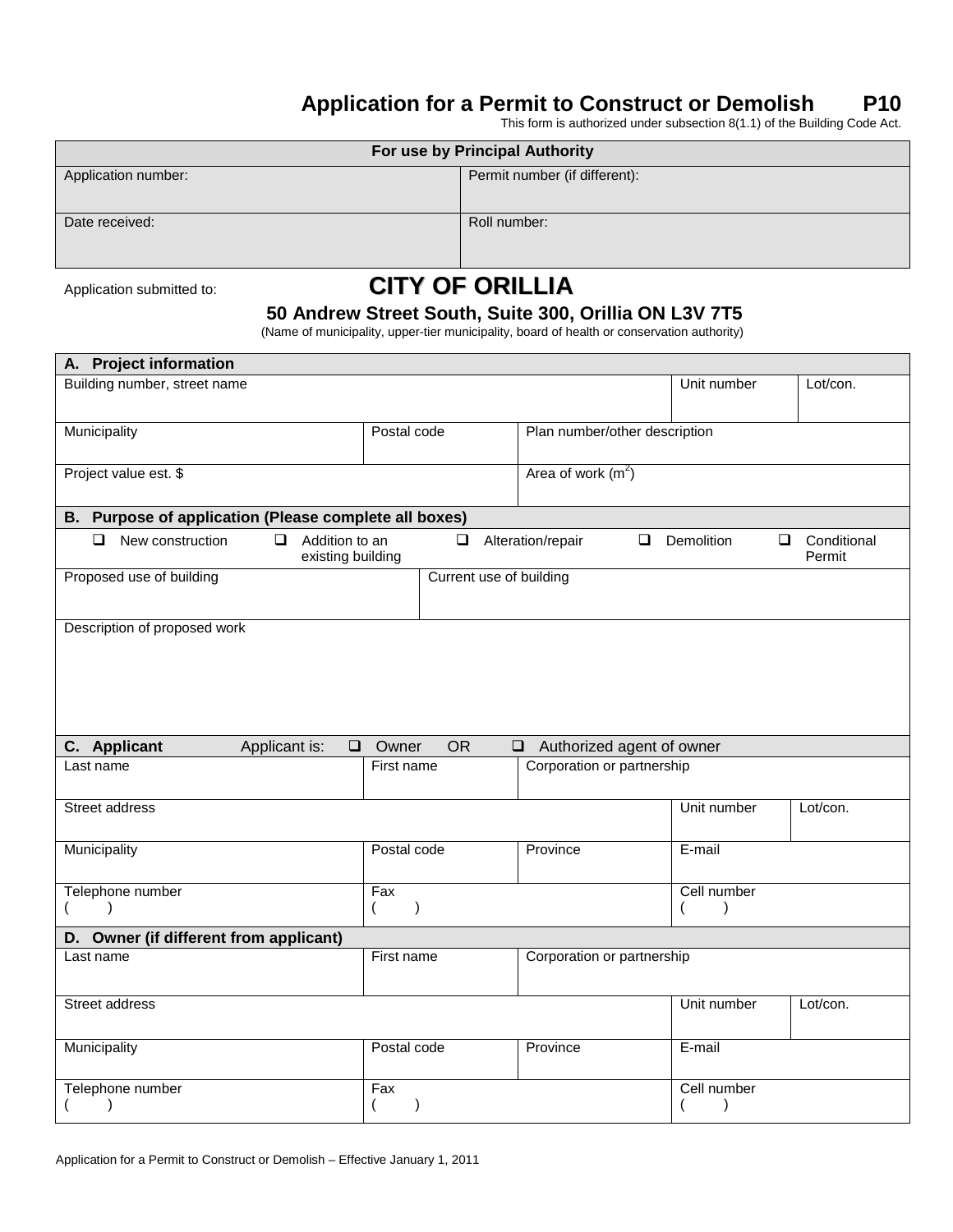| <b>Builder (optional)</b><br>Е.                                                                                                                                                                                                                                                                                                                            |                        |                                            |             |               |          |           |
|------------------------------------------------------------------------------------------------------------------------------------------------------------------------------------------------------------------------------------------------------------------------------------------------------------------------------------------------------------|------------------------|--------------------------------------------|-------------|---------------|----------|-----------|
| Last name                                                                                                                                                                                                                                                                                                                                                  | First name             | Corporation or partnership (if applicable) |             |               |          |           |
| Street address                                                                                                                                                                                                                                                                                                                                             |                        |                                            | Unit number | Lot/con.      |          |           |
| Municipality                                                                                                                                                                                                                                                                                                                                               | Postal code            | Province                                   | E-mail      |               |          |           |
| Telephone number                                                                                                                                                                                                                                                                                                                                           | Fax                    |                                            | Cell number |               |          |           |
| Tarion Warranty Corporation (Ontario New Home Warranty Program)<br>F.                                                                                                                                                                                                                                                                                      |                        |                                            |             |               |          |           |
| Is proposed construction for a new home as defined in the Ontario New Home Warranties<br>i.<br>Plan Act? If no, go to section G.                                                                                                                                                                                                                           |                        |                                            | ◻           | Yes           | <b>□</b> | No.       |
| ii. Is registration required under the Ontario New Home Warranties Plan Act?                                                                                                                                                                                                                                                                               |                        |                                            | ⊔           | Yes           | ப        | No.       |
| iii. If yes to (ii) provide registration number(s): _____________________________                                                                                                                                                                                                                                                                          |                        |                                            |             |               |          |           |
| <b>G. Required Schedules</b>                                                                                                                                                                                                                                                                                                                               |                        |                                            |             |               |          |           |
| i) Attach Schedule 1 for each individual who reviews and takes responsibility for design activities.                                                                                                                                                                                                                                                       |                        |                                            |             |               |          |           |
| ii) Attach Schedule 2 where application is to construct on-site, install or repair a sewage system.                                                                                                                                                                                                                                                        |                        |                                            |             |               |          |           |
| H. Completeness and compliance with applicable law                                                                                                                                                                                                                                                                                                         |                        |                                            |             |               |          |           |
| This application meets all the requirements of clauses 1.3.1.3 (5) (a) to (d) of Division C of the<br>i)<br>Building Code (the application is made in the correct form and by the owner or authorized agent, all<br>applicable fields have been completed on the application and required schedules, and all required<br>schedules are submitted).         |                        |                                            |             | $\Box$ Yes    | $\Box$   | <b>No</b> |
| Payment has been made of all fees that are required, under the applicable by-law, resolution or<br>regulation made under clause $7(1)(c)$ of the Building Code Act, 1992, to be paid when the application<br>is made.                                                                                                                                      |                        |                                            | ❏           | Yes           | ப        | No        |
| This application is accompanied by the plans and specifications prescribed by the applicable by-law,<br>ii)<br>◻<br>resolution or regulation made under clause 7(1)(b) of the Building Code Act, 1992.                                                                                                                                                     |                        |                                            |             | Yes           | ப        | No        |
| iii) This application is accompanied by the information and documents prescribed by the applicable by-<br>law, resolution or regulation made under clause 7(1)(b) of the Building Code Act, 1992 which enable<br>the chief building official to determine whether the proposed building, construction or demolition will<br>contravene any applicable law. |                        |                                            | □           | Yes           | ப        | No        |
| iv) The proposed building, construction or demolition will not contravene any applicable law.                                                                                                                                                                                                                                                              |                        |                                            | ❏           | Yes           | ⊔        | No.       |
| I Declaration of applicant                                                                                                                                                                                                                                                                                                                                 |                        |                                            |             |               |          |           |
|                                                                                                                                                                                                                                                                                                                                                            |                        |                                            |             | declare that: |          |           |
| (print name)                                                                                                                                                                                                                                                                                                                                               |                        |                                            |             |               |          |           |
| The information contained in this application, attached schedules, attached plans and specifications, and other attached<br>1.<br>documentation is true to the best of my knowledge.<br>If the owner is a corporation or partnership, I have the authority to bind the corporation or partnership.<br>2.                                                   |                        |                                            |             |               |          |           |
| Date                                                                                                                                                                                                                                                                                                                                                       | Signature of applicant |                                            |             |               |          |           |

Personal information contained in this form and schedules is collected under the authority of subsection 8(1.1) of the *Building Code Act, 1992*, and will be used in the administration and enforcement of the *Building Code Act, 1992*. Questions about the collection of personal information may be addressed to: a) the Chief Building Official of the municipality or upper-tier municipality to which this application is being made, or, b) the inspector having the powers and duties of a chief building official in relation to sewage systems or plumbing for an upper-tier municipality, board of health or conservation authority to whom this application is made, or, c) Director, Building and Development Branch, Ministry of Municipal Affairs and Housing 777 Bay St., 2nd Floor. Toronto, M5G 2E5 (416) 585-6666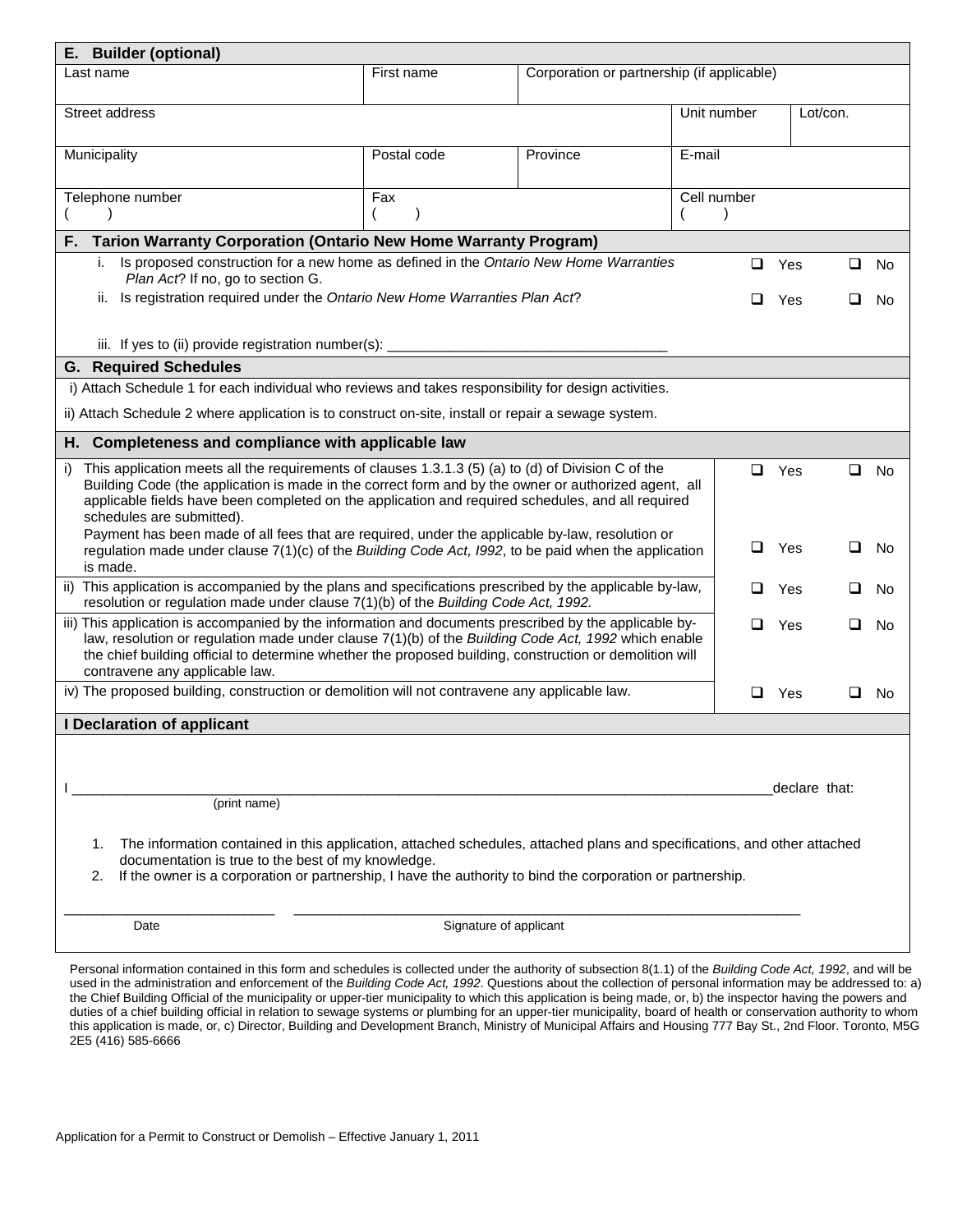| <b>Schedule O: Orillia Information Request</b>                                       |                   |                             |                            |              |                     |
|--------------------------------------------------------------------------------------|-------------------|-----------------------------|----------------------------|--------------|---------------------|
| <b>Additional Information</b>                                                        |                   |                             |                            |              |                     |
| <b>Source Water Protection</b> [ ] Yes [ ] No<br>Municipal Sewer: [ ]<br>Septic: [ ] |                   |                             |                            |              |                     |
|                                                                                      |                   | FOR ADMINISTRATIVE USE ONLY |                            |              |                     |
| A. Required Reviews                                                                  |                   |                             |                            |              |                     |
| <b>Building Inspector</b>                                                            |                   | Name                        |                            |              | Date Reviewed       |
| <b>Zoning Compliance</b>                                                             |                   | Name                        |                            |              | Date Reviewed       |
| <b>Site Grading Review</b>                                                           |                   | Name                        |                            |              | Date Reviewed       |
| Fire Department Review                                                               |                   | Name                        |                            |              | Date Reviewed       |
| <b>Committee of Adjustment</b>                                                       |                   | Application No.             |                            |              | Final Approval Date |
| <b>B. Required Fees</b>                                                              | <b>Permit Fee</b> | Minus App. Fee              | <b>Penalty</b>             |              | <b>Total Fees</b>   |
| Permit Fee                                                                           |                   |                             |                            |              |                     |
| <b>Plumbing Fee</b>                                                                  |                   |                             |                            |              |                     |
| Occupancy Fee                                                                        |                   |                             |                            |              |                     |
| <b>Application Fee Paid</b><br>$\Box$ Y<br>$\Box$<br>N                               |                   |                             |                            |              |                     |
| Parkland<br>Sign Fee<br>Fee                                                          |                   |                             |                            |              |                     |
| Lot Grading Deposit                                                                  |                   |                             |                            |              |                     |
| Development Charges:<br>City DC:                                                     |                   |                             |                            |              |                     |
| <b>Education DC</b>                                                                  |                   |                             |                            |              |                     |
|                                                                                      |                   |                             |                            |              |                     |
| <b>Building Area</b>                                                                 |                   |                             | Number of Stories          |              |                     |
| Occupancy Group<br>Division                                                          |                   |                             | Number of Streets          |              |                     |
| Part 9 [ ]<br>Part 11 [ ]<br>Part 3 [ ]<br>Part 10 [ ]                               |                   |                             | <b>OBC</b> Classification: |              |                     |
| Plans by: Architect [ ]<br>Engineer [ ]                                              |                   |                             | Reviewed by: Architect [ ] | Engineer [ ] |                     |
|                                                                                      |                   |                             |                            |              |                     |
| <b>Conditional Permit:</b>                                                           |                   |                             |                            | Date:        |                     |
| Full Permit:                                                                         |                   |                             |                            | Date         |                     |
| Approved by:                                                                         |                   |                             | Date:                      |              |                     |
|                                                                                      |                   |                             |                            |              |                     |
| Permit Approved By:                                                                  |                   |                             |                            | Date:        |                     |
| Issued by:                                                                           |                   |                             | Date:                      |              |                     |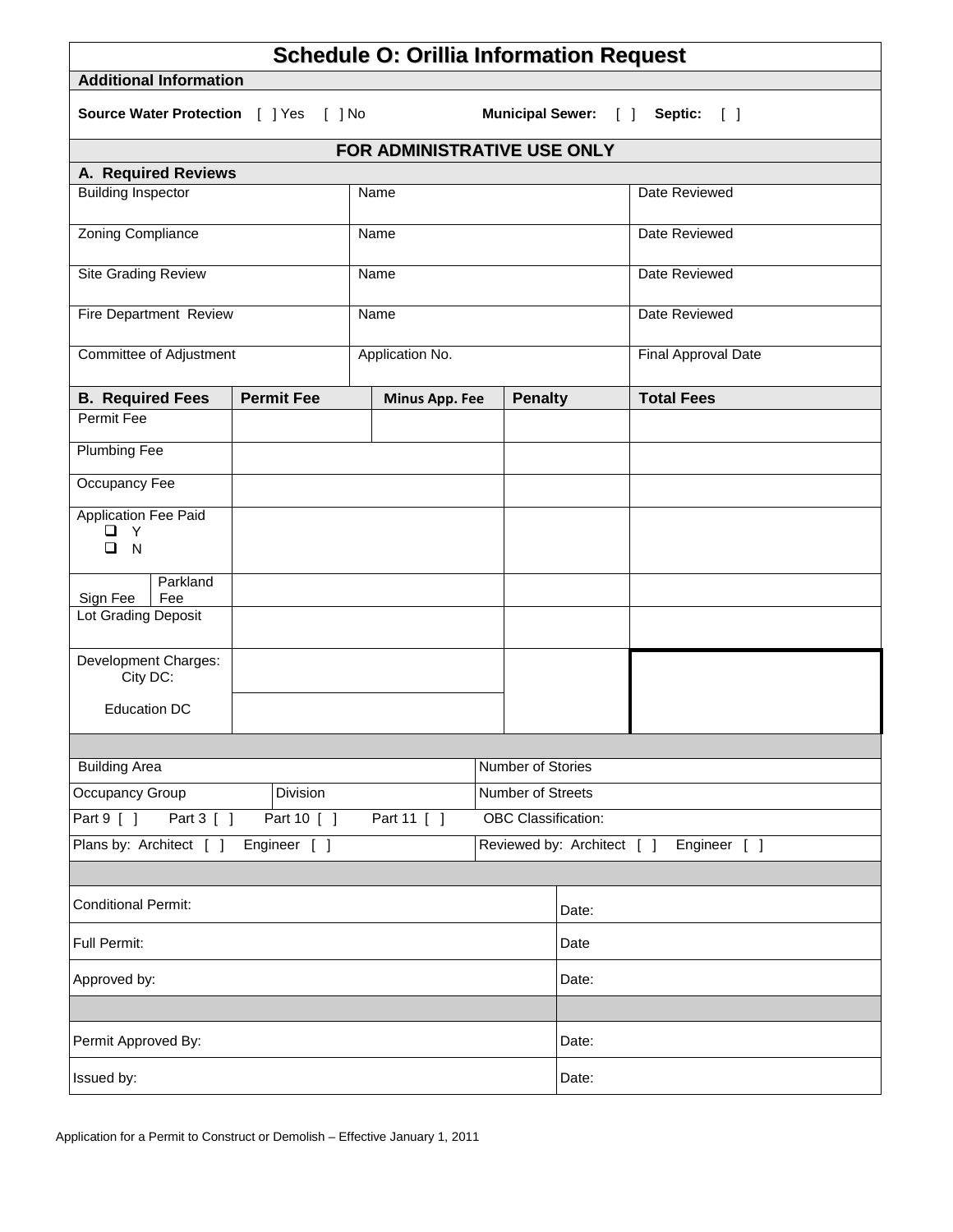# **Schedule 1: Designer Information**

Use one form for each individual who reviews and takes responsibility for design activities with respect to the project.

| <b>Project Information</b><br>Н.                                                                                                                                                                                                                                                                                                                                                                                                                    |                                                     |                                                                  |                                                                    |                                                    |
|-----------------------------------------------------------------------------------------------------------------------------------------------------------------------------------------------------------------------------------------------------------------------------------------------------------------------------------------------------------------------------------------------------------------------------------------------------|-----------------------------------------------------|------------------------------------------------------------------|--------------------------------------------------------------------|----------------------------------------------------|
| Building number, street name                                                                                                                                                                                                                                                                                                                                                                                                                        |                                                     |                                                                  | Unit no.                                                           | Lot/con.                                           |
| Municipality                                                                                                                                                                                                                                                                                                                                                                                                                                        | Postal code                                         | Plan number/ other description                                   |                                                                    |                                                    |
| Individual who reviews and takes responsibility for design activities<br>L.                                                                                                                                                                                                                                                                                                                                                                         |                                                     |                                                                  |                                                                    |                                                    |
| Name                                                                                                                                                                                                                                                                                                                                                                                                                                                |                                                     | Firm                                                             |                                                                    |                                                    |
| Street address                                                                                                                                                                                                                                                                                                                                                                                                                                      |                                                     |                                                                  | Unit no.                                                           | Lot/con.                                           |
| Municipality                                                                                                                                                                                                                                                                                                                                                                                                                                        | Postal code                                         | Province                                                         | $\overline{E}$ -mail                                               |                                                    |
| Telephone number                                                                                                                                                                                                                                                                                                                                                                                                                                    | Fax number                                          |                                                                  | Cell number                                                        |                                                    |
| Design activities undertaken by individual identified in Section B. [Building Code Table 3.5.2.1. of<br>J.<br><b>Division C]</b>                                                                                                                                                                                                                                                                                                                    |                                                     |                                                                  |                                                                    |                                                    |
| House<br><b>Small Buildings</b><br>⊔<br>Large Buildings<br>$\Box$<br>$\Box$ Complex Buildings<br>Description of designer's work                                                                                                                                                                                                                                                                                                                     | $\Box$ HVAC - House<br>u.<br>$\Box$ Fire Protection | <b>Building Services</b><br>$\Box$ Detection, Lighting and Power | <b>Building Structural</b><br>□<br>Plumbing - House<br>□<br>⊔<br>❏ | Plumbing - All Buildings<br>On-site Sewage Systems |
| K. Declaration of Designer                                                                                                                                                                                                                                                                                                                                                                                                                          |                                                     |                                                                  |                                                                    |                                                    |
| (print name)                                                                                                                                                                                                                                                                                                                                                                                                                                        |                                                     |                                                                  |                                                                    | declare that (choose one as appropriate):          |
| I review and take responsibility for the design work on behalf of a firm registered under subsection 3.2.4.of Division<br>□<br>C, of the Building Code. I am qualified, and the firm is registered, in the appropriate classes/categories.<br>Firm BCIN:<br>I review and take responsibility for the design and am qualified in the appropriate category as an "other designer"<br>u<br>under subsection 3.2.5.of Division C, of the Building Code. |                                                     |                                                                  |                                                                    |                                                    |
| Basis for exemption from registration: _____<br>The design work is exempt from the registration and qualification requirements of the Building Code.<br>⊔                                                                                                                                                                                                                                                                                           |                                                     |                                                                  |                                                                    |                                                    |
| I certify that:<br>The information contained in this schedule is true to the best of my knowledge.<br>1.<br>I have submitted this application with the knowledge and consent of the firm.<br>2.                                                                                                                                                                                                                                                     |                                                     |                                                                  |                                                                    |                                                    |
| Date                                                                                                                                                                                                                                                                                                                                                                                                                                                |                                                     | Signature of Designer                                            |                                                                    |                                                    |
| NOTE:                                                                                                                                                                                                                                                                                                                                                                                                                                               |                                                     |                                                                  |                                                                    |                                                    |

- 1. For the purposes of this form, "individual" means the "person" referred to in Clause 3.2.4.7(1) d).of Division C, Article 3.2.5.1. of Division C, and all other persons who are exempt from qualification under Subsections 3.2.4. and 3.2.5. of Division C.
- 2. Schedule 1 is not required to be completed by a holder of a license, temporary license, or a certificate of authorization, issued by the Ontario Association of Architects. Schedule 1 is also not required to be completed by a holder of a license to practise, a limited license to practise, or a certificate of authorization, issued by the Association of Professional Engineers of Ontario.